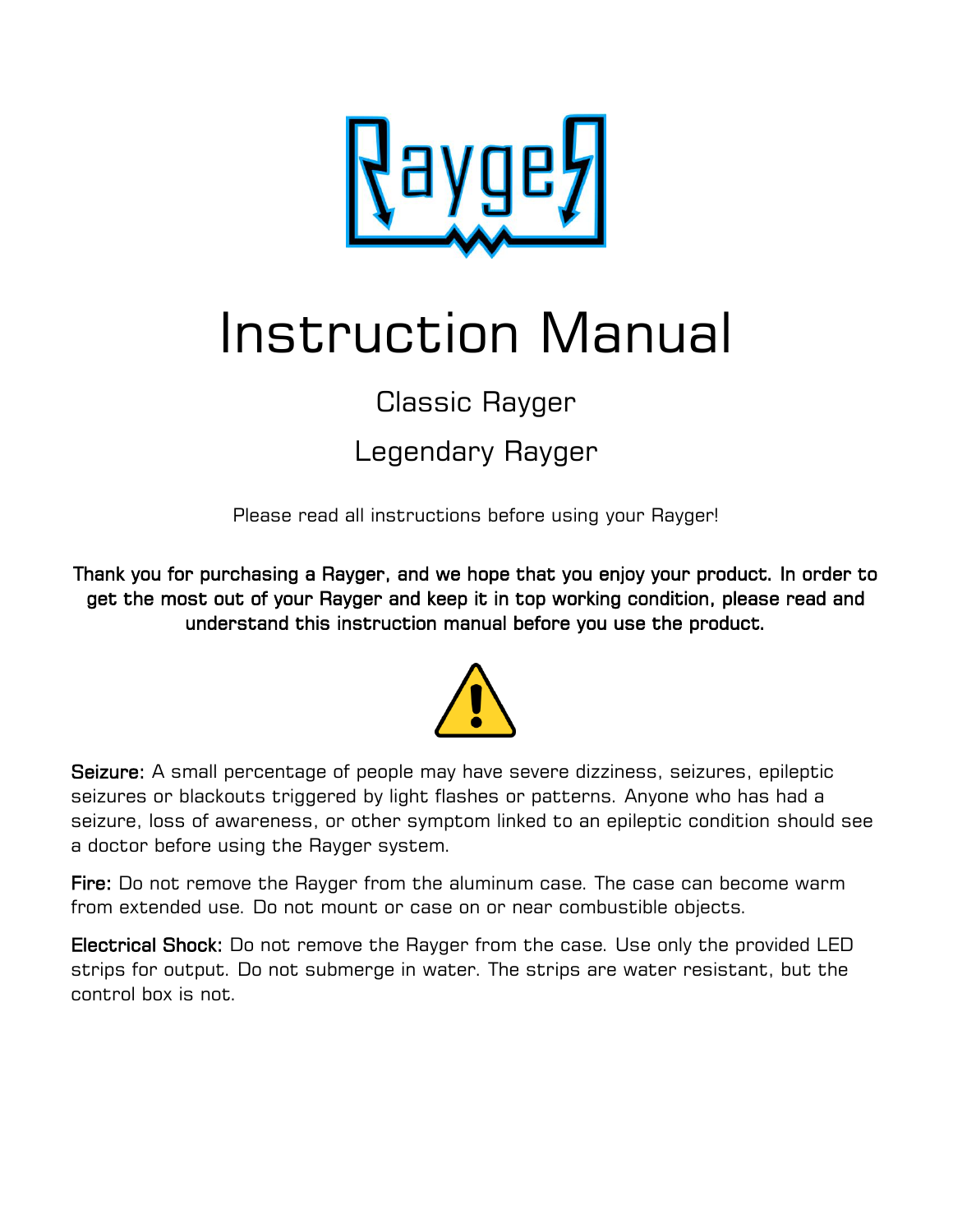### Quick Start and Setup Instructions:

- 1. Peel backing off of adhesive to attach lights to desired surface. For less permanent applications, you can use clear packaging tape.
- 2. Plug lights into frequency output channels. We recommend aligning them in order of increasing frequency.
- 3. Plug in the power adapter and turn on the power switch. A blue light should glow from the inside of the case.

If you are using the Mic input, skip to step 6.

- 4. To use aux input, connect music source and speakers to the "aux in" and "aux out" ports.
- 5. Ensure the volume on your input device is turned all the way up.
- 6. Adjust sensitivity knob as needed.
- 7. Rayge on!

## Troubleshooting

#### Ragyer won't turn on.

- 1. Ensure that the power plug is securely inserted into the jack, and that the power switch is turned on.
- 2. Check to make sure that your outlet has power and is turned on.

#### Power indicator light is on, but the LED strips won't come on.

- 1. Ensure that the sensitivity knob is turned up enough.
- 2. If you are using the mic input, ensure that the music is loud enough. Try clapping your hands near the control box to see if it turns on.
- 3. Ensure that both of the aux cables are removed from the Rayger, as that will automatically turn on the mic function.
- 4. If you are using the **aux input**, make sure that the volume is turned all the way up on your source and that it isn't muted.
- 5. Ensure that both aux jacks are firmly inserted into the Rayger.

#### Lights are on too much and don't flash.